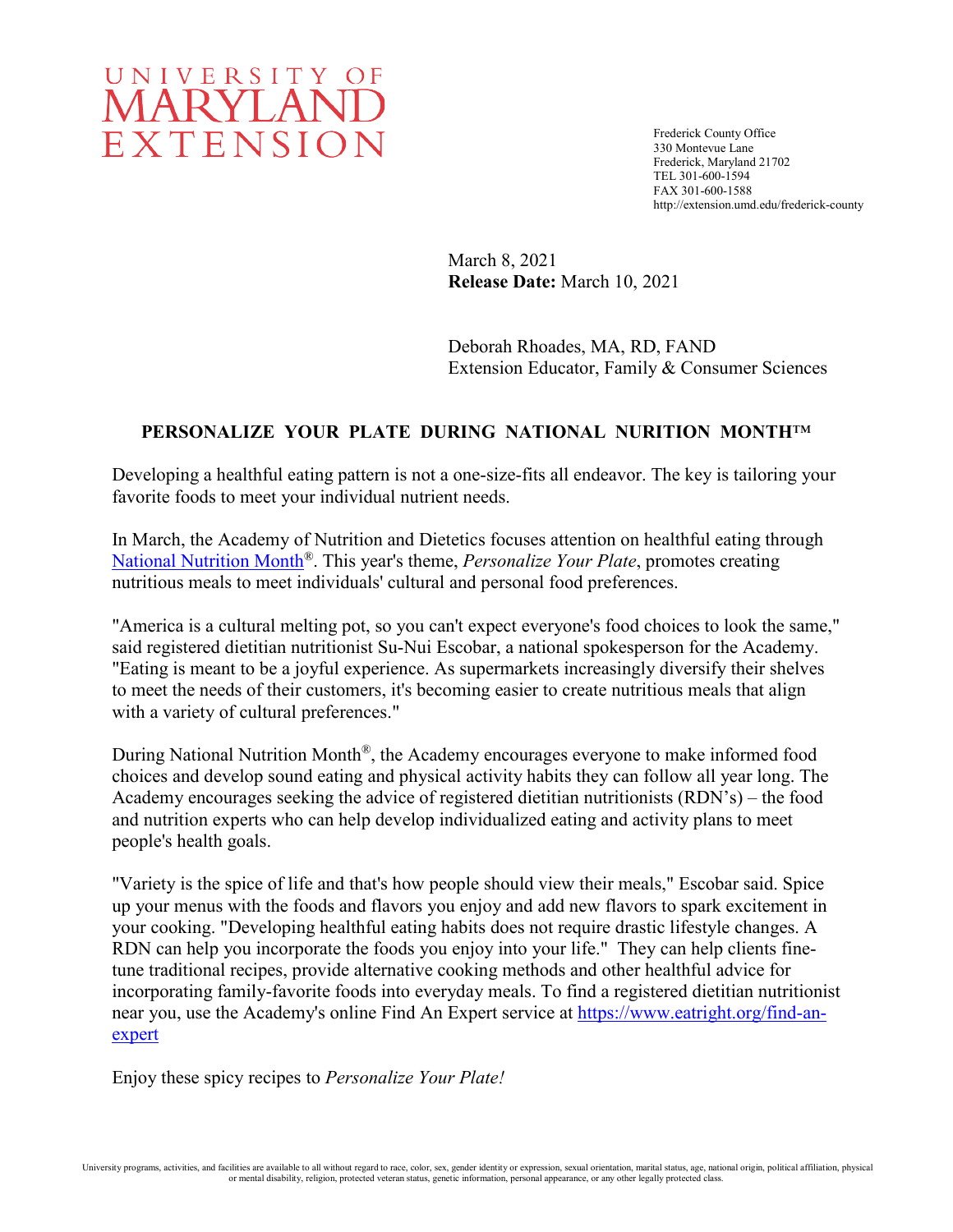# **PERUVIAN GRILLED CHICKEN WITH GREEN SAUCE**

*This recipe is shared from Open Book Farm in Middletown, Maryland;* from 2020 Pasture Raised Meats and Diary Calendar, November 2020

1 whole chicken – 4 to 5 pounds, butterflied

#### *THE RUB*

- 4 teaspoons kosher salt
- 2 tablespoons ground cumin
- 2 tablespoons paprika
- 1 teaspoon freshly ground pepper
- 3 medium cloves garlic
- 2 tablespoons white vinegar
- 2 tablespoons vegetable oil

# *GREEN SAUCE*

3 whole jalapenos, remove seeds & chop 1 cup fresh cilantro 2 medium cloves garlic 1/2 cup mayonnaise 1/4 cup sour cream 2 teaspoons fresh lime juice 1 teaspoon white vinegar 2 tablespoons olive oil Kosher salt Freshly ground pepper to taste

# *THE RUB*

Combine salt, cumin, paprika, pepper, garlic, vinegar, and oil in a small bowl and mix until it becomes a smooth paste.

# *WHOLE CHICKEN*

Place chicken, breast side down, on cutting board. Using sharp shears, remove the backbone by cutting on either side of it. Turn chicken over and press firmly on the breast to flatten chicken. Add the Rub all over the chicken.

# *THE GREEN SAUCE*

Combine jalapenos, cilantro, garlic, mayonnaise, sour cream, lime juice, and vinegar in a blender. While running blender slowly add olive oil until smooth. Add salt and pepper to taste. Place in refrigerator and sauce will thicken.

*COOKING CHICKEN:* Turn on grill, have one side on low heat and the other medium heat. Place chicken, skin side up, on the cooler side of the grill with legs facing the hotter side. Cook for 20 minutes then flip chicken over and cook until the temperature in the thickest part of the chicken reaches 150 °F. Remove chicken from grill and let rest for 5-10 minutes. Carve and serve with Green Sauce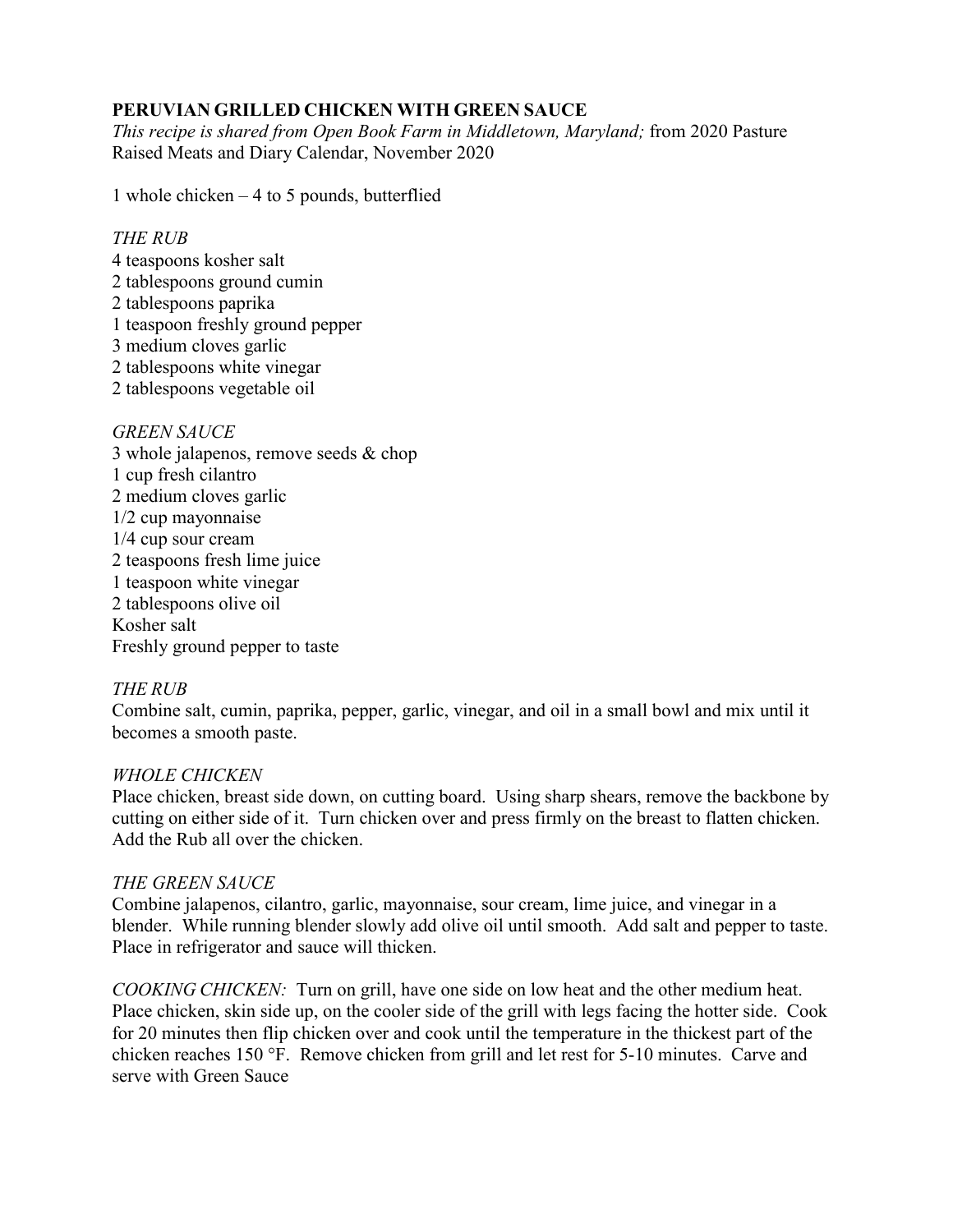# **CRUNCHY BARLEY SALAD**

## *SALAD*

1 2/3 cups chicken broth (canned or homemade) 1 1/3 cups water 1 cup barley, rinsed 1 cup diced green pepper (1 large) 1 cup thinly sliced carrot (1 large) 1/2 cup diced red onion (1 medium) 1/2 cup thinly sliced radishes 1/4 cup chopped fresh dill *or* 1 tablespoon dried dillweed 1/4 cup chopped fresh parsley (optional)

## *DRESSING*

1 large clove garlic, peeled and flattened 1/2 teaspoon salt, if desired 1/4 teaspoon freshly ground black pepper 2 tablespoons olive or salad oil 3 tablespoons red wine vinegar

In a heavy, medium saucepan, bring the broth and water to a boil, and add the barley. When the boiling resumes, reduce the heat to low, cover the pan, and simmer barley for 40 to 45 minutes or until it is tender (check after about 30 minutes, and add more water if the barley is dry).

While the barley cooks, in a large bowl whisk together all the dressing ingredients.

When the barley is done, remove the garlic from the dressing, and add the barley to the dressing while the barley is still hot. Toss the ingredients to mix them well. Cover the mixture, and refrigerate it for 1 hour or longer.

Before serving, add green pepper, carrot, onion, radishes, dill, and parsley. Toss the salad well.

# **FISH WITH MANY HERBS AND SPICES**

*Spice Mixture* 1 tablespoon fennel seeds 1 teaspoon freshly ground black pepper 3/4 teaspoon paprika 1/2 teaspoon salt 1/4 teaspoon ground thyme

*Herb Mixture* 3 tablespoons chopped fresh basil 2 tablespoons chopped fresh oregano 2 tablespoons chopped fresh parsley 1 tablespoon chopped fresh chives

#### *Fish*

1 tablespoon olive oil *or* canola oil 2 teaspoons minced garlic 2 pounds white fish (cod, tilapia, Pollock) fillets 2 tablespoons fresh lemon juice